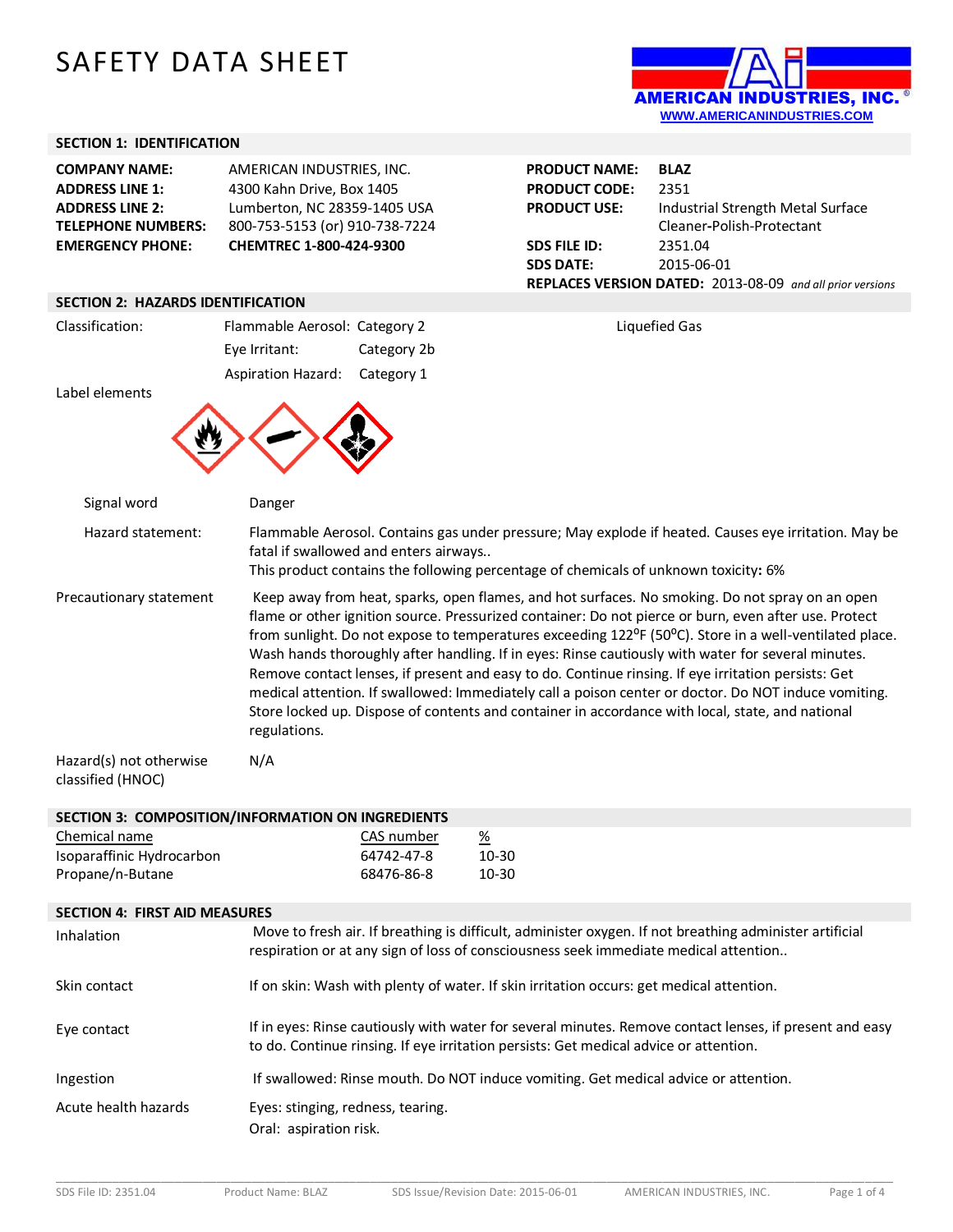| Chronic health hazards                   | None known.                                                                                                                                                   |
|------------------------------------------|---------------------------------------------------------------------------------------------------------------------------------------------------------------|
| Note to physician                        | There is no specific treatment regimen. Treatment of overexposure should be directed at the control<br>of symptoms and the clinical condition of the patient. |
| <b>SECTION 5: FIRE-FIGHTING MEASURES</b> |                                                                                                                                                               |

| Suitable extinguishing<br>media       | Dry chemical, carbon dioxide, foam, and water spray or fog.                                                                                                                                                                                                                                                        |
|---------------------------------------|--------------------------------------------------------------------------------------------------------------------------------------------------------------------------------------------------------------------------------------------------------------------------------------------------------------------|
| Unsuitable extinguishing<br>media     | $N/A$ .                                                                                                                                                                                                                                                                                                            |
| Special firefighting<br>procedures    | Wear NIOSH approved Self Contained Breathing Apparatus with a full face piece operated in a positive<br>pressure demand mode with full body protective clothing when fighting fires. Avoid breathing smoke,<br>fumes, and decomposition products. Cool fire exposed containers with water fog to prevent bursting. |
| Unusual fire and explosion<br>hazards | Keep away from sparks, open flames, and hot surfaces. No smoking. Do not spray on an open flame or<br>other ignition source.                                                                                                                                                                                       |
| Hazardous combustion<br>products      | Oxides of carbon.                                                                                                                                                                                                                                                                                                  |

### **SECTION 6: ACCIDENTAL RELEASE MEASURES**

| Personal protective<br>equipment | Refer to section VIII for proper Personal Protective Equipment.                                                                                                                                                                                                                                                                                                                                                                                                                                                                 |
|----------------------------------|---------------------------------------------------------------------------------------------------------------------------------------------------------------------------------------------------------------------------------------------------------------------------------------------------------------------------------------------------------------------------------------------------------------------------------------------------------------------------------------------------------------------------------|
| Spill                            | Stop leak if you can do so without risk. Move the cylinder/can to a safe and open area if the leak is<br>irreparable. Stop the flow of material, if this is without risk. Use a non-combustible material like<br>vermiculite, sand or earth to soak up the product and place into a container for later disposal. Prevent<br>spill from entering sewers, storm drains, and natural waterways. Small Spills: Wipe up with absorbent<br>material (e.g. cloth, fleece). Clean surface thoroughly to remove residual contamination. |
| Waste disposal                   | Dispose of in accordance with federal, state, and local regulations.                                                                                                                                                                                                                                                                                                                                                                                                                                                            |
| <b>RCRA Status</b>               | Product should be fully characterized prior to disposal (40 CFR 261).                                                                                                                                                                                                                                                                                                                                                                                                                                                           |

# **SECTION 7: HANDLING AND STORAGE**

| Precautions for safe<br>handling | Protect from sunlight. Store in a well ventilated place. Do not expose to temperatures exceeding<br>50°C/122°F. Pressurized container: Do not pierce or burn, even after use. Store locked up. |
|----------------------------------|------------------------------------------------------------------------------------------------------------------------------------------------------------------------------------------------|
| Other precautions                | Keep out of the reach of children.                                                                                                                                                             |
| Incompatibility                  | Strong oxidizers, Alkalies, Acids.                                                                                                                                                             |

# **SECTION 8: EXPOSURE CONTROLS/PERSONAL PROTECTION**

| Hazardous Component                         | <b>OSHA PEL</b>                               | <b>ACGIH TLV</b> |
|---------------------------------------------|-----------------------------------------------|------------------|
| Isoparaffinic Hydrocarbon                   | 400 ppm                                       | 400 ppm          |
| Propane/n-Butane                            | 1000 ppm                                      | 1000 ppm         |
| Engineering<br>controls/Ventilation         | Ambient ventilation adequate.                 |                  |
| Respiratory protection                      | Not required with normal use.                 |                  |
| Personal protective<br>equipment            | Safety glasses and chemical resistant gloves. |                  |
| <b>Additional Measures</b>                  | Wash hands thoroughly after handling.         |                  |
| SECTION 9: PHYSICAL AND CHEMICAL PROPERTIES |                                               |                  |
| Appearance                                  | White foam                                    |                  |

# \_\_\_\_\_\_\_\_\_\_\_\_\_\_\_\_\_\_\_\_\_\_\_\_\_\_\_\_\_\_\_\_\_\_\_\_\_\_\_\_\_\_\_\_\_\_\_\_\_\_\_\_\_\_\_\_\_\_\_\_\_\_\_\_\_\_\_\_\_\_\_\_\_\_\_\_\_\_\_\_\_\_\_\_\_\_\_\_\_\_\_\_\_\_\_\_\_\_\_\_\_\_\_\_\_\_\_\_\_\_\_\_\_\_\_\_\_\_\_\_ Odor<br>
Odor threshold
Band Codor threshold
N/D
Codor threshold
Codor
N/D
Codor
Codor
Lemon scent.
N/D
Codor
Lemon scent.
N/D
Codor
Lemon scent.
N/D
Codor
Lemon scent.
N/D
Codor
Lemon scent.
N/D
Codor
Lemon scent.
N/D
Codor Odor threshold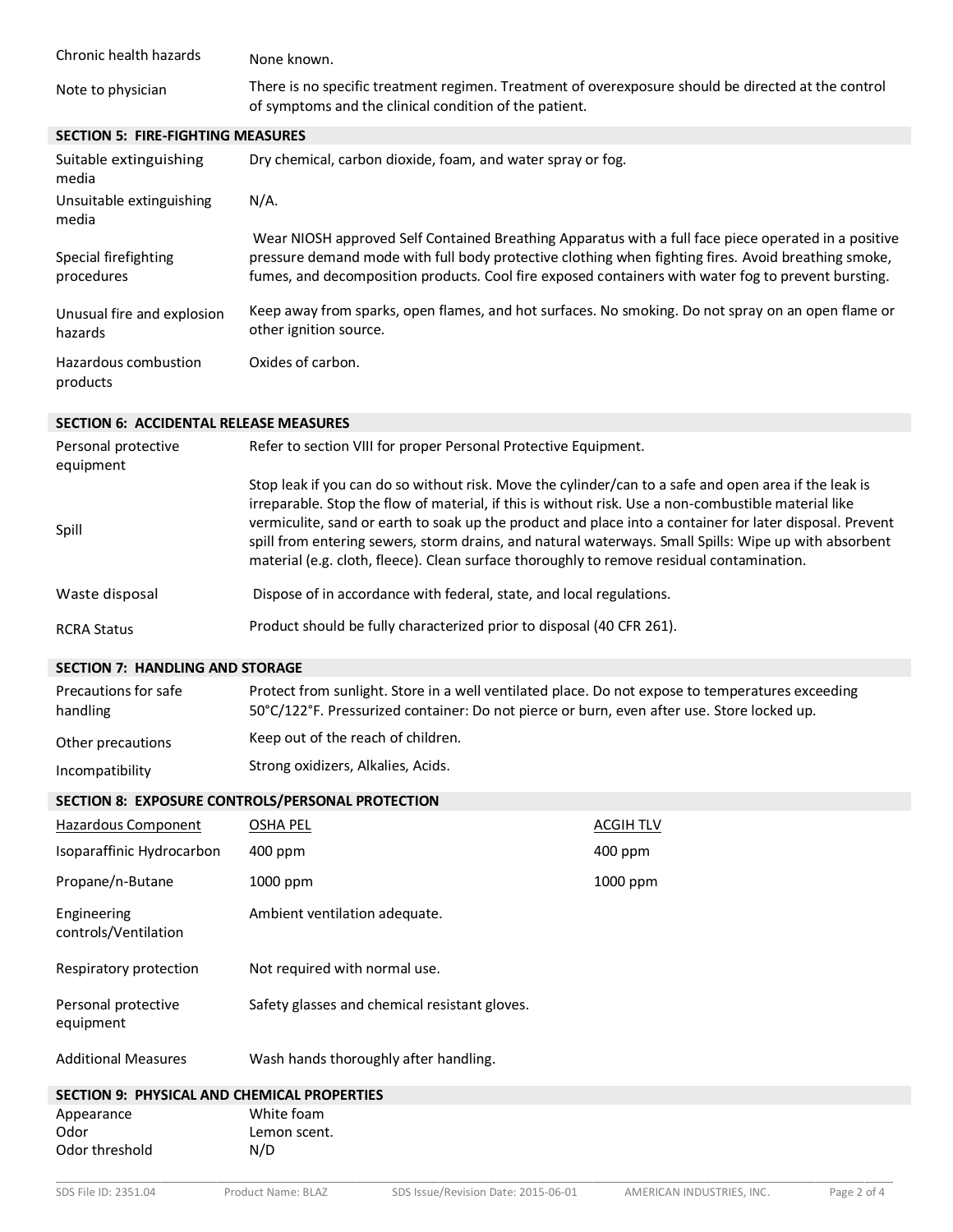| <b>Boiling point</b>                            | N/D                |            |
|-------------------------------------------------|--------------------|------------|
| <b>Freezing Point</b>                           | N/D                |            |
| Flammability                                    | Flammable Aerosol  |            |
| Flash point                                     | >200°F (93°C)      |            |
| Auto-ignition temperature                       | N/D                |            |
| Upper/lower flammability<br>limits              | Lower: N/D         | Upper: N/D |
| Vapor Pressure (mmHg)                           | 17.5 @ 77°F (25°C) |            |
| Vapor density (Air = $1$ )                      | 1                  |            |
| <b>Evaporation Rate</b>                         | $<$ 1              |            |
| Specific Gravity (H20=1)                        | 0.95               |            |
| pH                                              | 6.5                |            |
| Solids (%)                                      | N/A                |            |
| Solubility in Water                             | 77%                |            |
| Partition Coefficient:n-<br>Octanol/water (Kow) | N/D                |            |
| Volatility including water<br>(%)               | 78%                |            |
| <b>VOC</b>                                      | 15%                |            |
| Dielectric Strength (Volts)                     | N/A                |            |
| Decomposition                                   | N/D                |            |
| Temperature                                     |                    |            |
| Viscosity                                       | N/D                |            |
| <b>SECTION 10: STABILITY AND REACTIVITY</b>     |                    |            |

Conditions to avoid Temperatures greater than 122<sup>o</sup>F (50<sup>o</sup>C) and sources of ignition.

# **SECTION 11: TOXICOLOGICAL INFORMATION**

Incompatibility Strong oxidizers, Alkalies, Acids.

Oxides of carbon.

None known.

Reactivity **None known**.

Chemical stability Stable.

Hazardous decomposition

Possible hazardous

products

reactions

| <b>Toxicological information</b>       | Isoparaffinic Hydrocarbon (64742-47-8) LD50 (Oral, Rat) 5 g/kg; LD50 (Dermal, Rabbit) 2 g/kg; LC50 (Rat,<br>$4hr$ ) 5 mg/L.                           |
|----------------------------------------|-------------------------------------------------------------------------------------------------------------------------------------------------------|
| Routes of Entry                        | Eyes, Ingestion, Inhalation, Skin.                                                                                                                    |
| Ingestion                              | May cause gastric discomfort and nausea. No hazard by this route in normal use.                                                                       |
| Inhalation                             | No hazards under normal use due to its low volatility. If vapor is present in high concentrations,<br>irritation to upper respiratory tract may occur |
| Skin contact                           | May cause irritation, localized defatting, dermatitis, with prolonged or repeated contact.                                                            |
| Eye contact                            | May cause irritation.                                                                                                                                 |
| <b>Medical condition</b><br>aggravated | None known.                                                                                                                                           |
| Acute health hazards                   | Eyes: stinging, redness, tearing.                                                                                                                     |
|                                        | Oral: aspiration risk.                                                                                                                                |
| Chronic health hazards                 | None known.                                                                                                                                           |